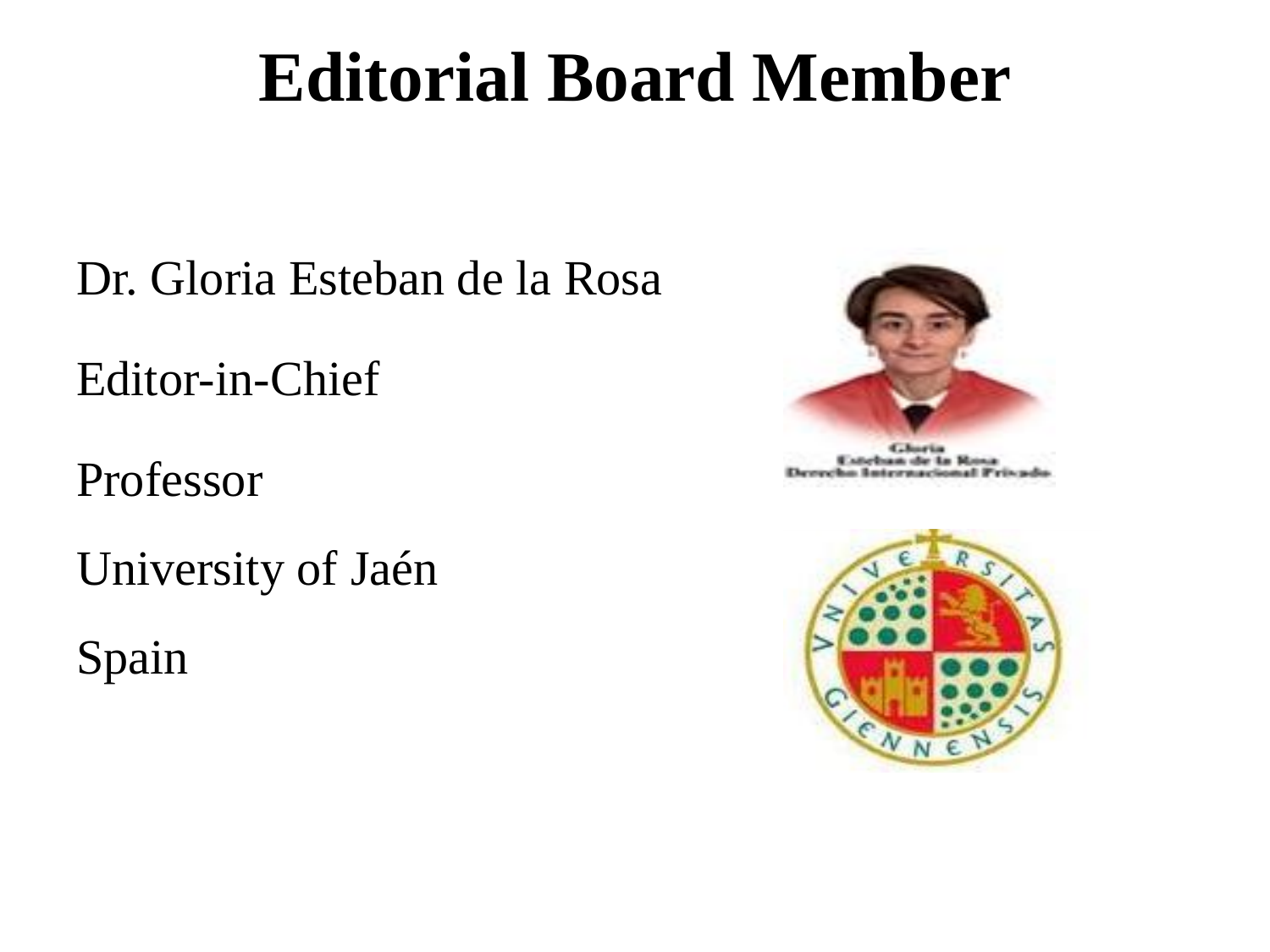# **Biography**

- Gloria Esteban de la Rosa is Professor of Private International Law at the University of Jaén since 1992. She teaches not only Private International Law at the University of Jaén for Spanish students, but also International Business Law in English language for Spanish and foreigner students from different parts of the world, specially, Erasmus students.
- She is Director of various national Projects about International Trade Law and Immigration Law and Policy. She has obtained a prize in 2006 in appreciation of researches and activities rendered in relation with the immigration in the Autonomous Community of Andalucía (Spain) and in 2013 in recognition of her academic activity in the field of the protection of human rights.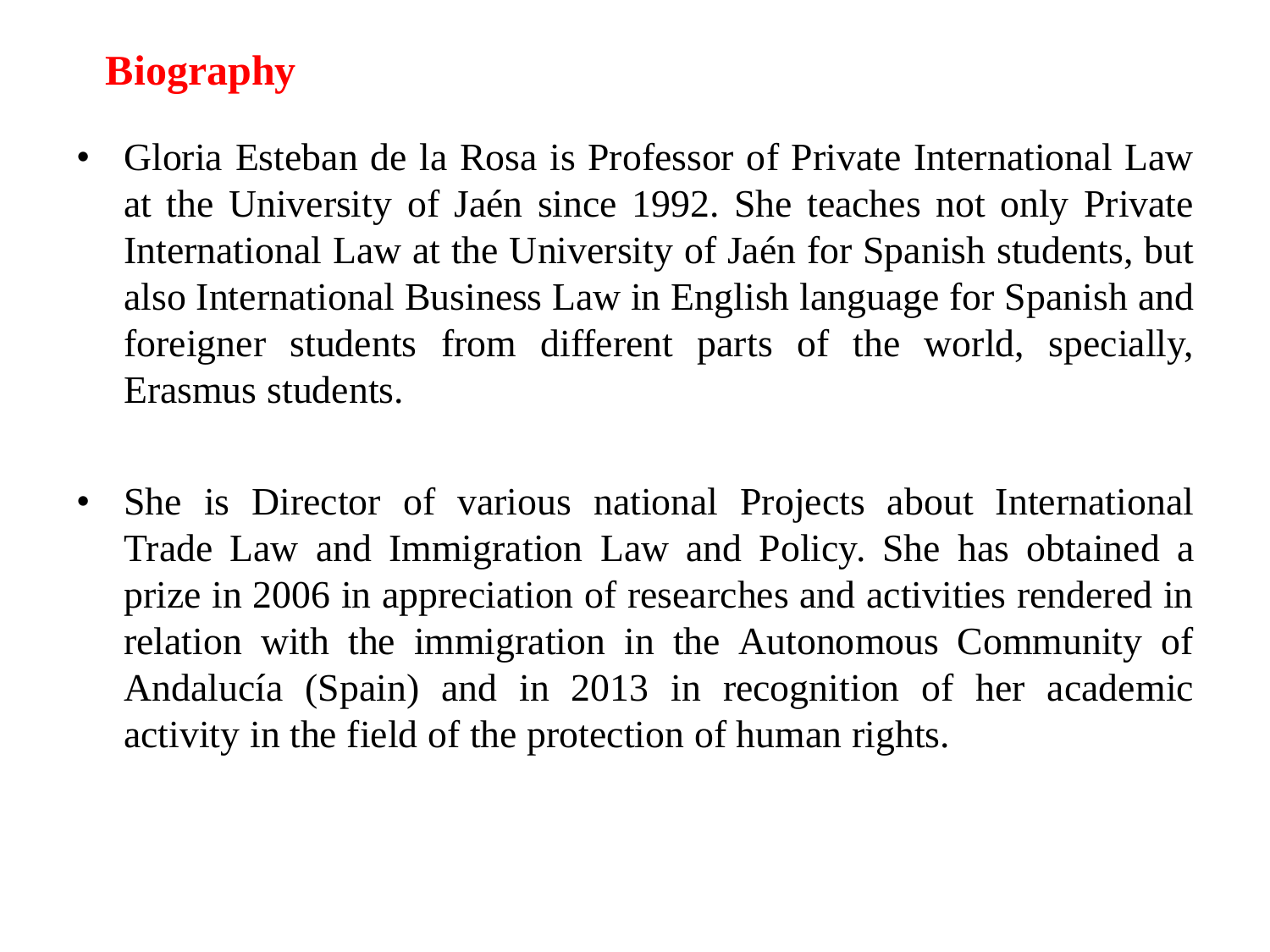- She has organised and participated in the scientific comity of an important number of Congresses, that has taken place not only at the University of Jaén but also in other countries. She is also Directress of an editorial Collection since 2010.
- She is membership of the Research Group "European Community" and Private International Law" (dir. S. Sánchez) and of the Study Group of Human Rights (dir. F.J. Zamora). She participates in the European Research Network in the field of private international law, civil law and civil procedure and in the American Research Institute for Policy Development. Finally, she has obtained two mentions in appreciation of the quality of her publication by the Spanish competent National Agency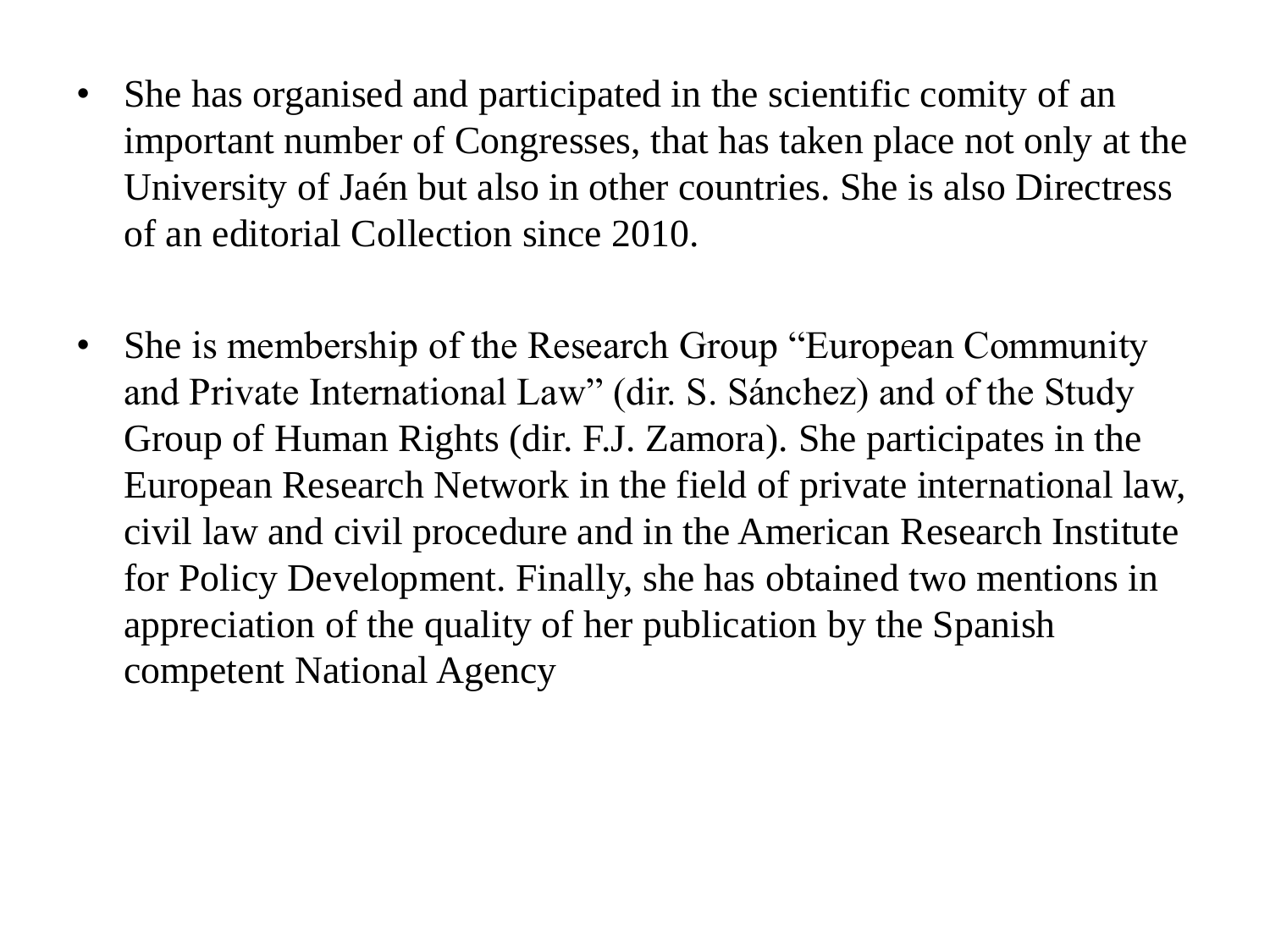# **Research Interests**

- International Trade Law
- Immigration Law and Policy.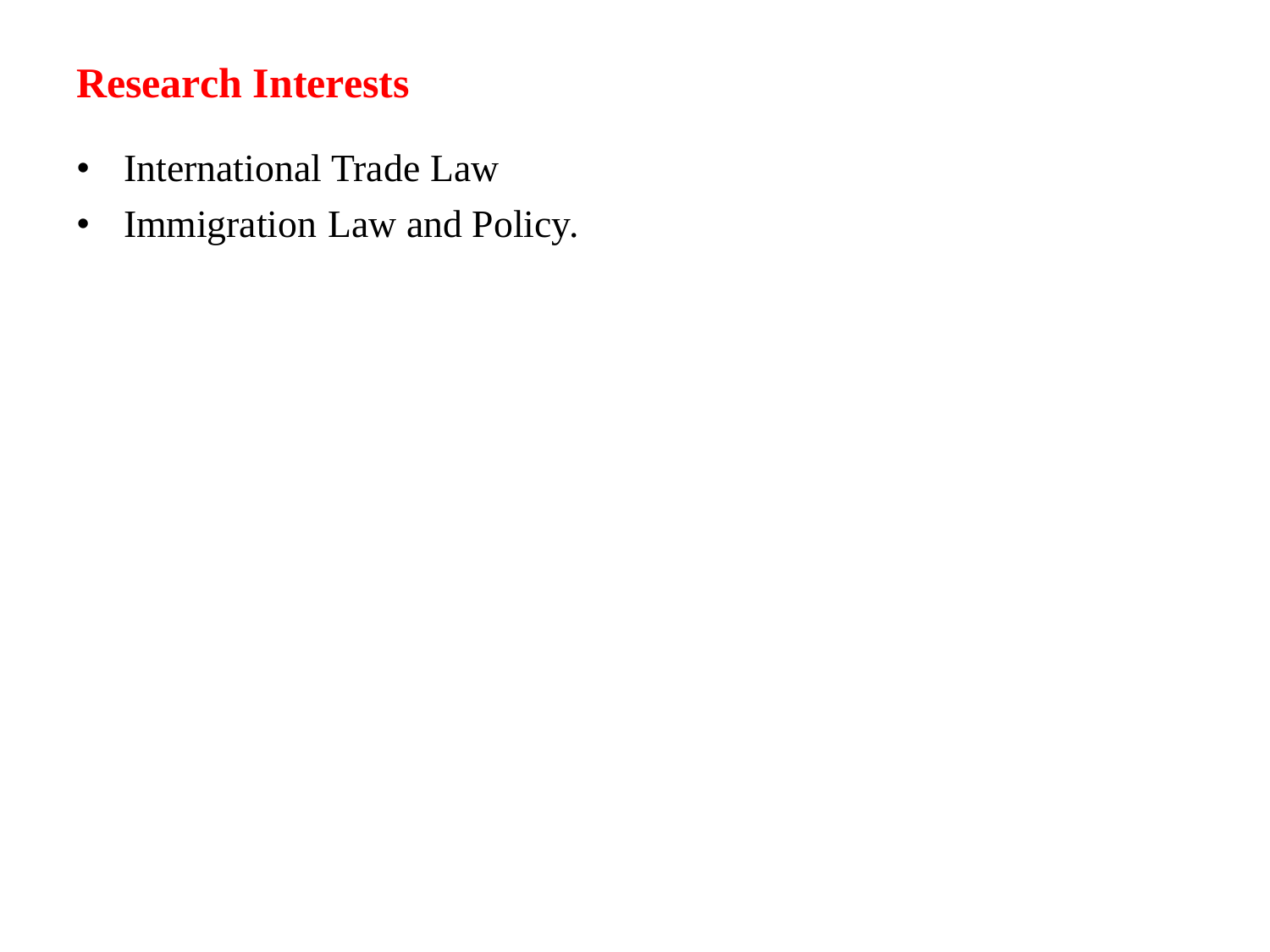#### **Publications**

- de la Rosa GE (2014) General Terms and Conditions in Online [International Contracts: European and Spanish Law. J Civil Legal](http://omicsgroup.org/journals/general-terms-and-conditions-in-online-international-contracts-european-and-spanish-law-2169-0170.1000e116.php?aid=26358)  [Sci.](http://omicsgroup.org/journals/general-terms-and-conditions-in-online-international-contracts-european-and-spanish-law-2169-0170.1000e116.php?aid=26358)
- Gloria Esteban (2014) Implementation of the Moroccan Family [Code by Spanish Authorities to Immigrant Women \(Through the](http://omicsgroup.org/journals/implementation-of-the-moroccan-family-code-by-spanish-authorities-to-immigrant-women-through-the-recognition-method-2169-0170.1000116.php?aid=25312)  ["Recognition Method"\). J Civil Legal Sci.](http://omicsgroup.org/journals/implementation-of-the-moroccan-family-code-by-spanish-authorities-to-immigrant-women-through-the-recognition-method-2169-0170.1000116.php?aid=25312)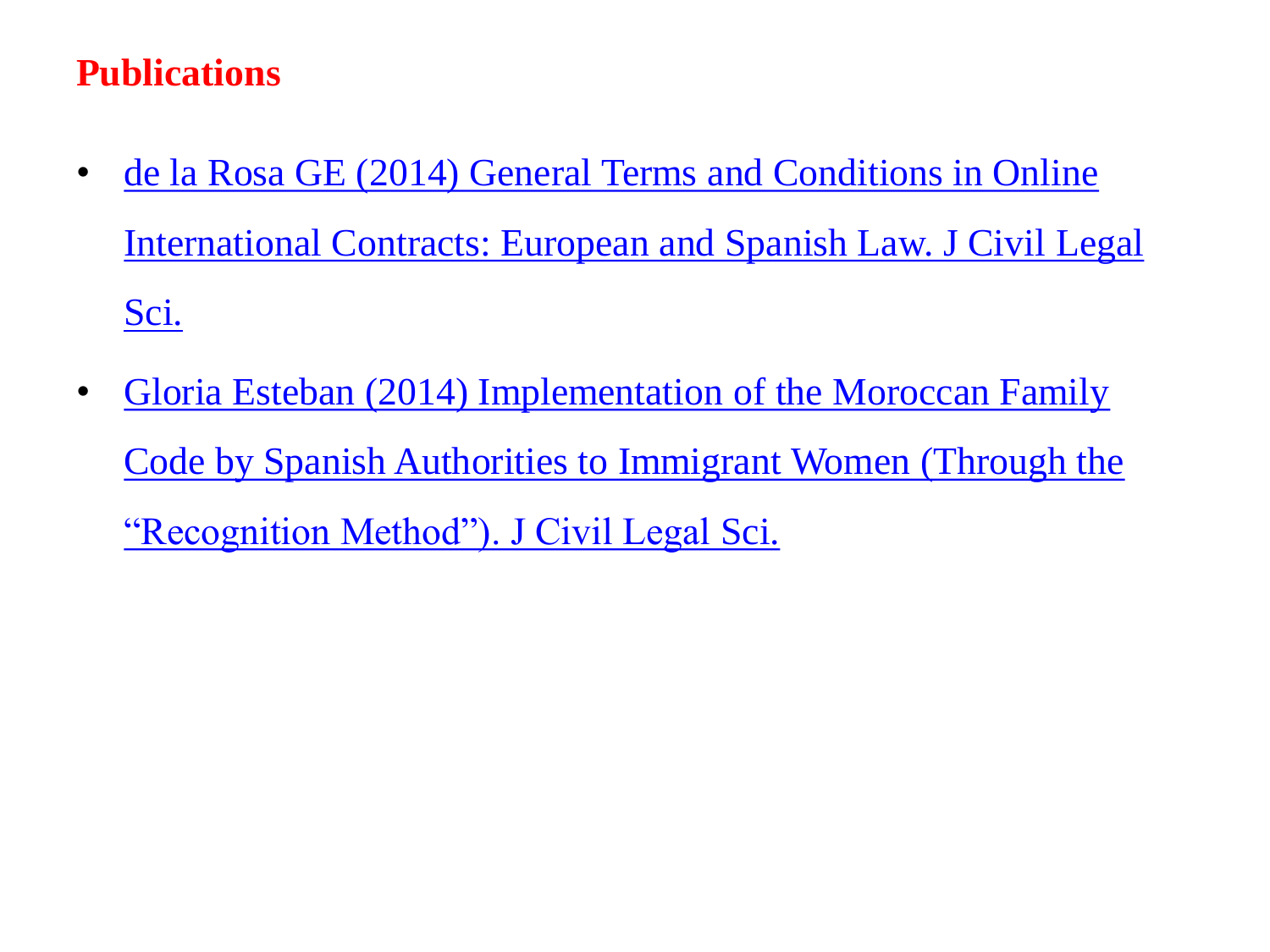### International Trade Law

- International trade is the exchange of goods [or] services between the nations.
- there are numerous levels of trade organizations and interactions. There are bilateral trade agreements, regional trade agreements and multinational trade agreements.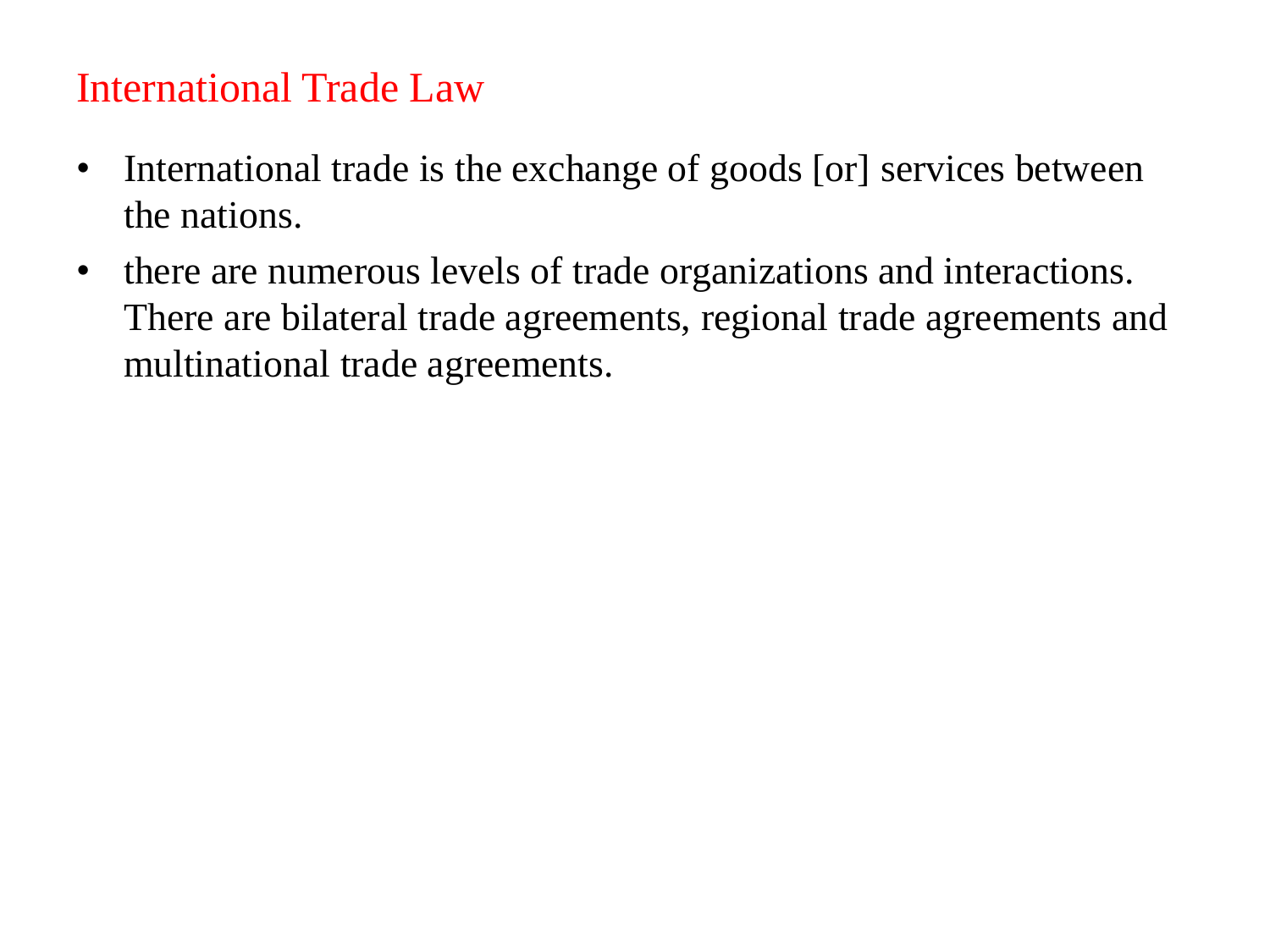## Immigration Law and Policy

- Immigration law policies refers to national government control the processes of immigration and deportation to their the legal status of people,
- In matters such as citizenship. Immigration laws vary basied on the countries policies, as well as according to the political climate of the times,
- as sentiments may sway from the widely inclusive to the deeply exclusive of new immigrants.
- Immigration law regarding the citizens of a country is regulated by international law.